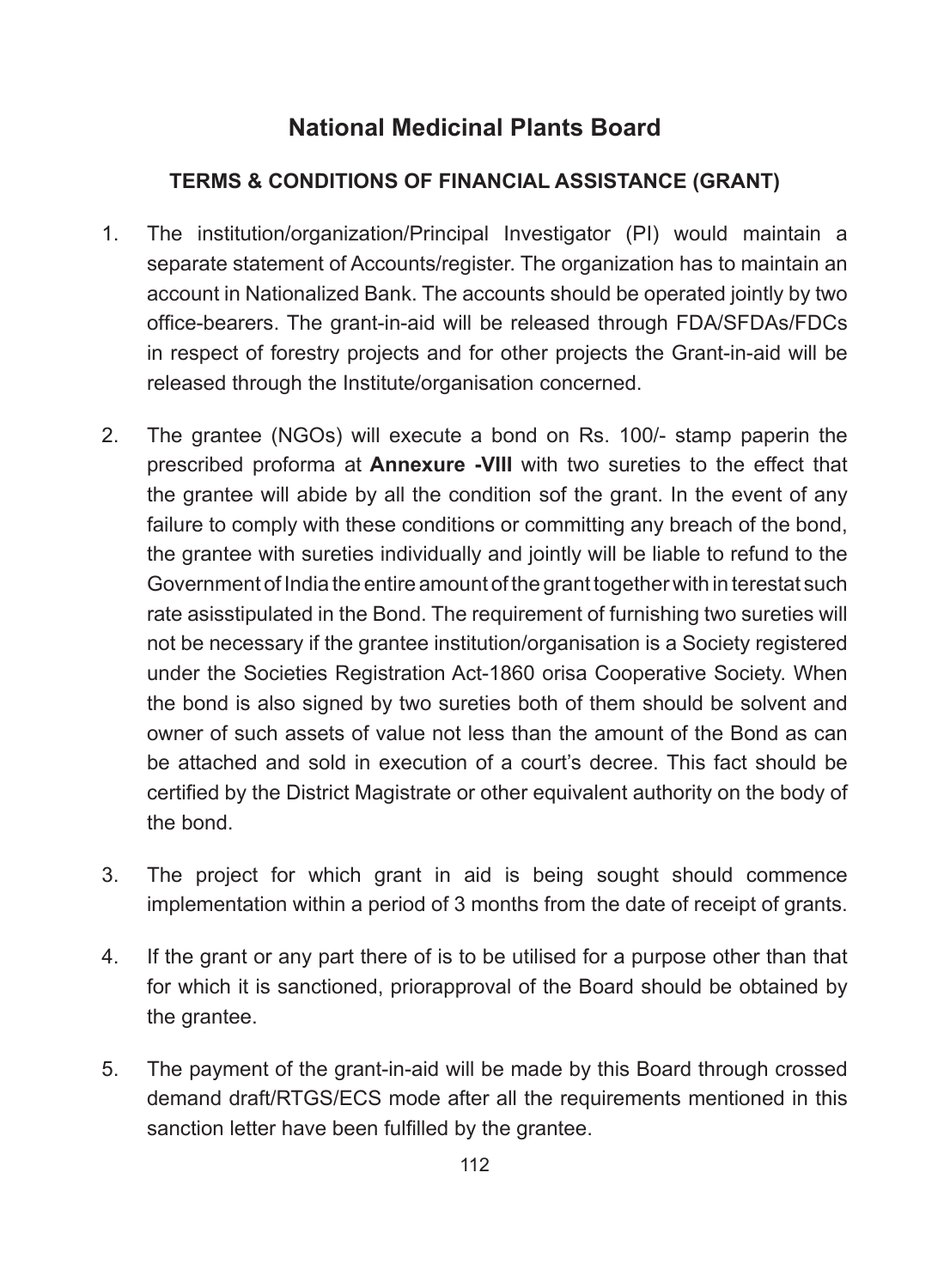- 6. For those PI, who have undertaken NMPB supported projects unsatisfactorily then, project proposals of such PI will not be considered for funding from NMPB for consecutive 3 years after finalisation of the project.
- 7. Interest generated on the grant-in-aid released by NMPB will need to be refunded to NMPB or adjusted against future releases within the overall amount sactioned under the project.
- 8. The payment of grant is subject to the following conditions:
	- a) Submission of agency and bank details.
	- b) Pre-receipt of the grant-in-aid amount.
	- c) The grantee shall furnish a certificate that the person signing the undertaking is duly authorised to operate upon and bind the funds of the grantee organisation.
	- d) The grantee shall furnish a certificate that the grantee is not involved in any court proceedings relating to the account or conduct of any of its office bearers. A certificate to the effect that the institution is not involved in corrupt practices should also be furnished.
	- e) The grantee shall furnish a certificate to the effect that it has not been sanctioned grant-in-aid for the same purpose by any other agency of Central Government/State Government during the same period.
	- f) The grantee will not, with out the prior sanction of the Government of India, dispose of, or divert the use for any other purpose of permanent and semi- permanent assets that may be created or acquired out of the grant. If and when such body is dissolved the assets are to be reverted to the Government.
	- g) Accounts of the grantee should also be open for the test check and regular audit of the comptroller and Auditor General of India at their discretion.
	- h) No portion of the grant shall be utilized for furtherance of a political movement prejudicial to the security of the nation.
	- i) Grantee Organization/Institutes should submit an undertaking in writing that the grantee agrees to be governed by the conditions of the grant mentioned in this Annexure and the sanction letter.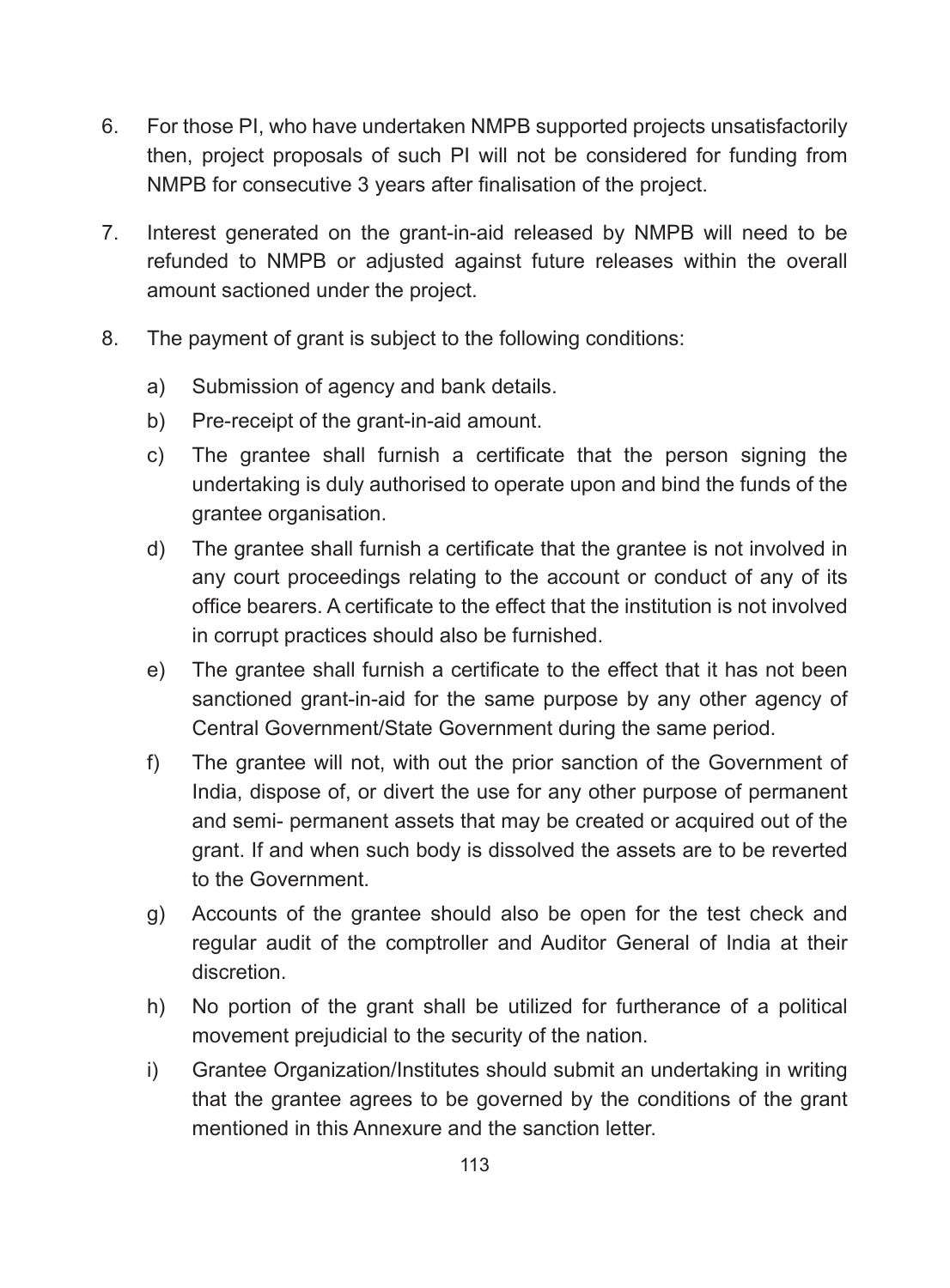- j) Private and voluntary organisations receiving recurring grant-in-aid to the tune of Rs.5.00 lacs and above shall submit 5 copies of their Annual Reports including audited Statement of Accounts (English or Hindi) along with soft copy with in six months of the close of the financialyear.
- k) At the end of the year the grantee shall have to submit five (05) copies of Annual Progress Report (Mentioning physical and financial targets achieved) along with the Utilisation Certificate (UC) and audited statement of Accounts failing which grant shall be stopped.
- 9. Acceptance of UCs will be subject to the following:
	- a) The grantee shall maintain are gister of all assets acquired out of this grant as per GFR. This register is required to be maintained separately in respect of such sanction and two copies of the same duly signed by the grantee be furnished to this Board annually.
	- b) The Register of assets maintained by the grantee should be available for scrutiny by audit or any other person authorized in this behalf by this Ministry.
	- c) The grantee should forward to NMPB a Utilization Certificate in form 19-A of GFR along with the Audited Statement of Accounts both of which should be duly certified by a Chartered Accountant/Government Auditor and counter signed by PI soon as possible after the close of the financial year and in any case not later than six months of its closing
- 10. The cost of computer including UPS and all accessories should be minimum and reasonable and as per the prevalent market rate.
- 11. Rates of wages applicable for carrying out various works proposed in the projects would be to the extent of prevailing schedule of rates in the State/ UTs/Central Government Institutes.
- 12. The voluntary organizations have to furnish documentary proof in support of land ownership. The Government organizations have to indicate details about status of land.
- 13. For extension activities like training, seminar, workshop etc. payment